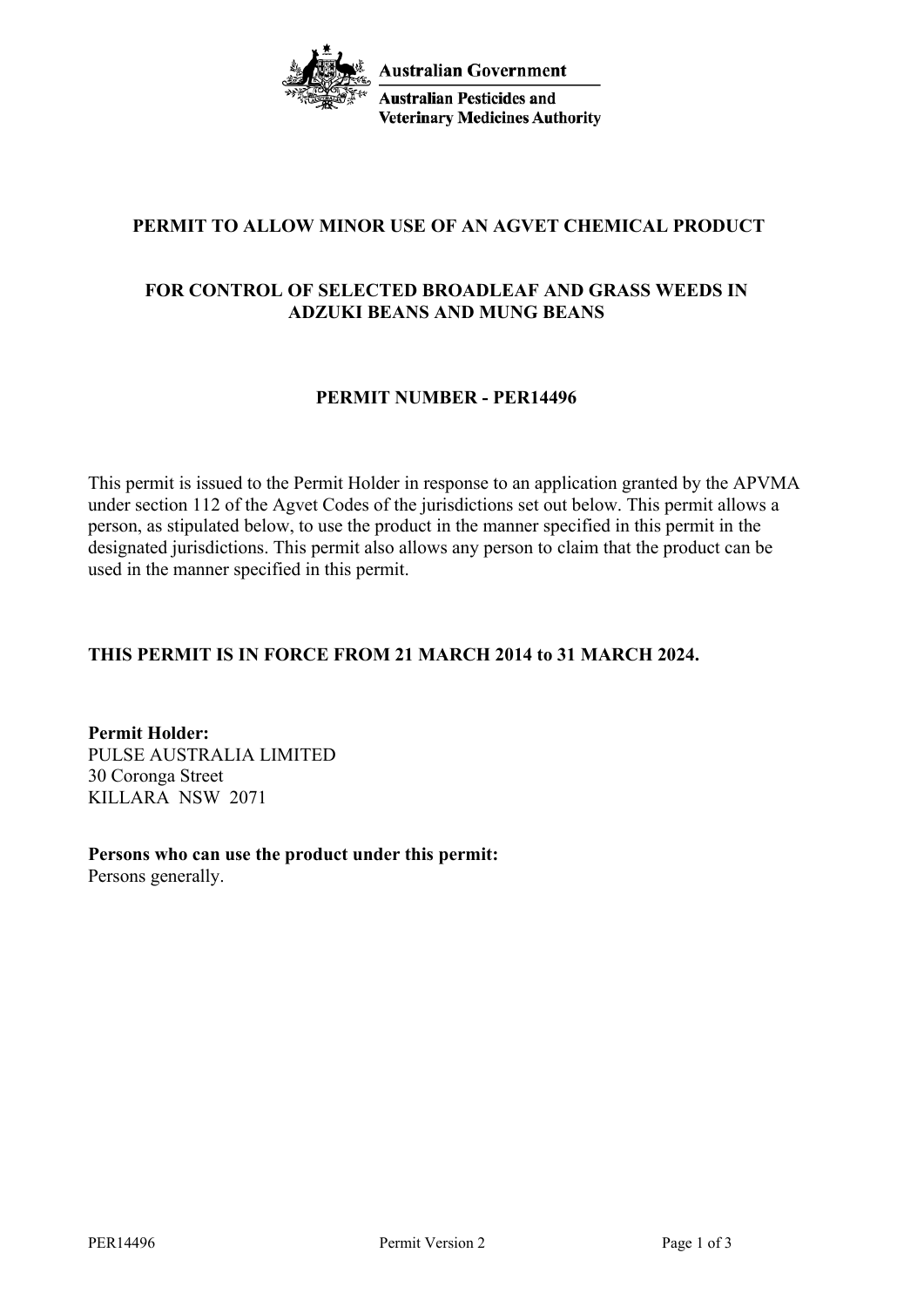# **CONDITIONS OF USE**

#### **Products to be used:**

BOUNCER HERBICIDE (APVMA No. 52024) PLUS OTHER REGISTERED PRODUCTS Containing: 720 g/L METOLACHLOR as their only active constituent.

CHASER HERBICIDE (APVMA No. 60786) PLUS OTHER REGISTERED PRODUCTS Containing: 960 g/L METOLACHLOR as their only active constituent.

#### **Directions for Use:**

#### Restraints:

- DO NOT apply by aircraft.
- DO NOT apply by pivot irrigator or other forms of chemigation.
- DO NOT apply to waterlogged soils.
- DO NOT apply if heavy rains or storms that are likely to cause run-off are forecast within 2 days of application.
- DO NOT irrigate to the point of run-off for at least 2 days after application.
- DO NOT use more than once per year.

| Crop                                     | <b>Weeds controlled</b>                                                                                                                                            | Rate                                                                                                                  |
|------------------------------------------|--------------------------------------------------------------------------------------------------------------------------------------------------------------------|-----------------------------------------------------------------------------------------------------------------------|
| <b>ADZUKI BEANS</b><br><b>MUNG BEANS</b> | Barnyard grass, Liverseed grass,<br>Summer grass, Common sow<br>thistle, Blackberry nightshade,<br>Fat hen and other pest weeds as<br>listed on the product label. | 720 g/L metolachlor product:<br>Apply at $3 - 4$ L / ha<br>960 g/L metolachlor product:<br>Apply at $2.25 - 3 L / ha$ |

#### **Critical Use Comments:**

- Apply one application only using calibrated ground boom spray or similar equipment.
- Apply before, at or immediately after planting and before crops and weeds have germinated.
- Use lower rates on soils with high sand and silt content, or low in organic matter.
- Apply in a minimum spray volume of 60 L/ha of water.
- Rain or irrigation is necessary within 10 days of spraying to thoroughly wet the top 3 to 4 cm of soil. If rain does not occur or irrigation is unavailable, incorporate chemical to a depth of 3 to 4 cm.
- DO NOT throw untreated soil onto treated areas, as this will reduce weed control.

#### **Withholding Periods:**

Harvest – Not required when used as directed. Grazing - DO NOT graze or cut for stock feed for 13 WEEKS after application.

#### **Jurisdiction:**

ALL STATES except VIC.

Note: Victoria is not included in this permit because their '*Control-of-Use*' legislation means that a permit is not required to legalise this off-label use in that State.